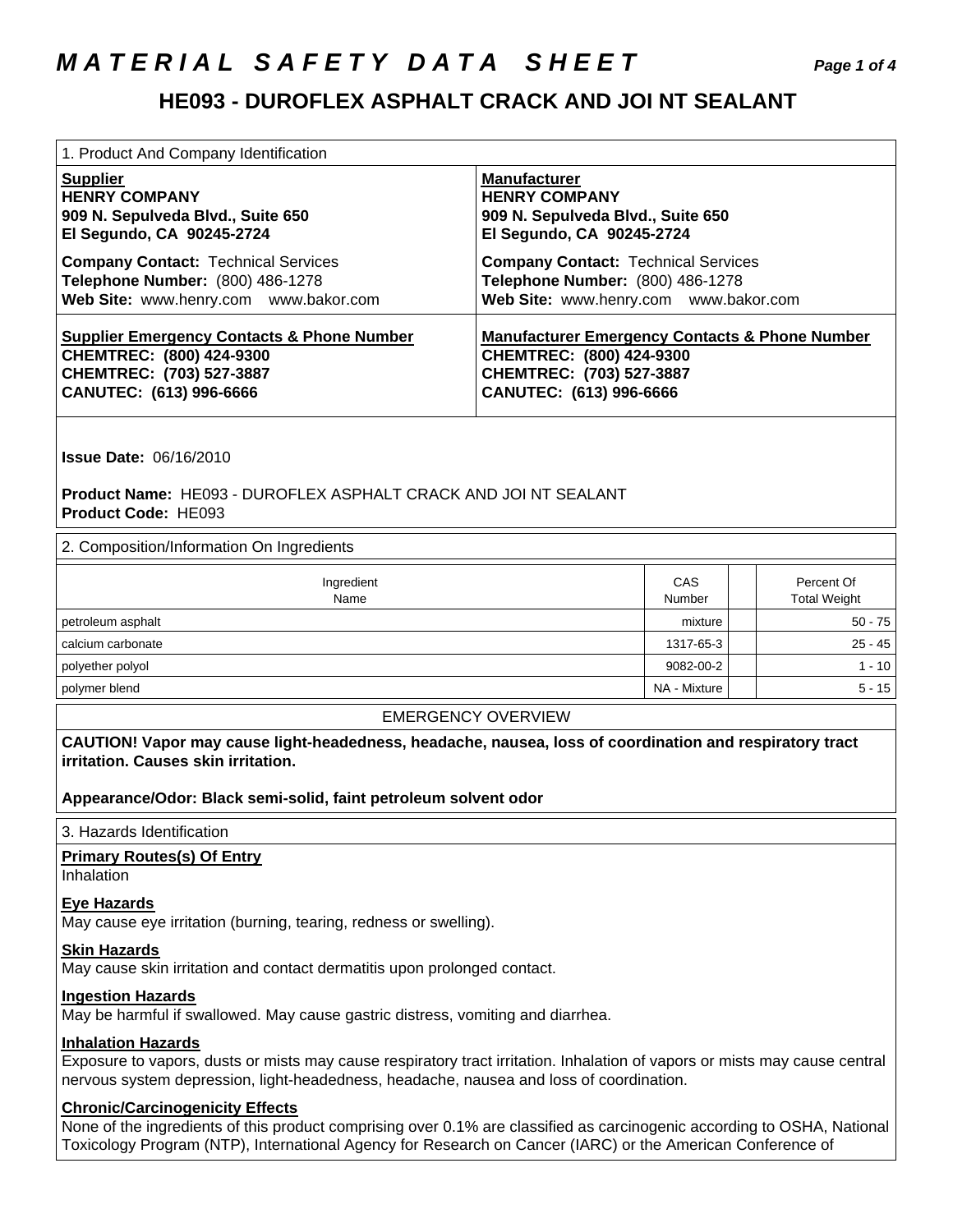# **M A T E R I A L S A F E T Y D A T A S H E E T Page 2 of 4**

### **HE093 - DUROFLEX ASPHALT CRACK AND JOI NT SEALANT**

3. Hazards Identification - Continued

### **Chronic/Carcinogenicity Effects - Continued**

Governmental Industrial Hygienists (ACGIH).

#### 4. First Aid Measures

#### **Eye**

 In case of contact, hold eyelids apart and immediately flush eyes with plenty of water for at least 15 minutes. Get medical attention immediately if irritation develops and persists.

#### **Skin**

Remove contaminated clothing and shoes. Wash affected areas with soap and water.

#### **Ingestion**

 Get medical attention immediately. DO NOT INDUCE VOMITING. Never give anything by mouth to an unconscious victim. Call a physician or poison control center immediately.

#### **Inhalation**

 Remove the person from the contaminated area to fresh air. If breathing is difficult, give oxygen. Get medical attention immediately.

5. Fire Fighting Measures

 **Flash Point:** 550F °F  **Flash Point Method:** closed cup  **Lower Explosive Limit:** 1.0  **Upper Explosive Limit:** 6.0

#### **Fire And Explosion Hazards**

Thermal decomposition (burning) may release irritating, corrosive and/or toxic gases, vapors and fumes.

#### **Extinguishing Media**

Chemical foam, carbon dioxide (CO2), water fog or dry chemical.

#### **Fire Fighting Instructions**

Firefighters should wear self-contained breathing apparatus and full protective gear.

#### 6. Accidental Release Measures

 Contain and/or absorb spill with inert material (e.g. sand, vermiculite). Collect and dispose in accordance with applicable regulations.

#### 7. Handling And Storage

#### **Handling And Storage Precautions**

 Keep containers tightly closed. Store in a cool, dry, well-ventilated area. Do not handle or store near strong oxidants or strong acids. Use only with adequate ventilation.

8. Exposure Controls/Personal Protection

#### **Engineering Controls**

 Use with adequate general and local exhaust ventilation. When used outdoors, stay well away from building air intakes or close and seal the intakes to prevent product from entering building.

#### **Eye/Face Protection**

Safety glasses with side shields or goggles recommended.

#### **Skin Protection**

Use with chemical-protective gloves to prevent skin contact.

#### **Respiratory Protection**

 This product is an encapsulated mixture which reduces the likelihood of exposure to hazardous particulates. Airborne exposures to hazardous dusts or mists may be generated by spraying, sanding or grinding.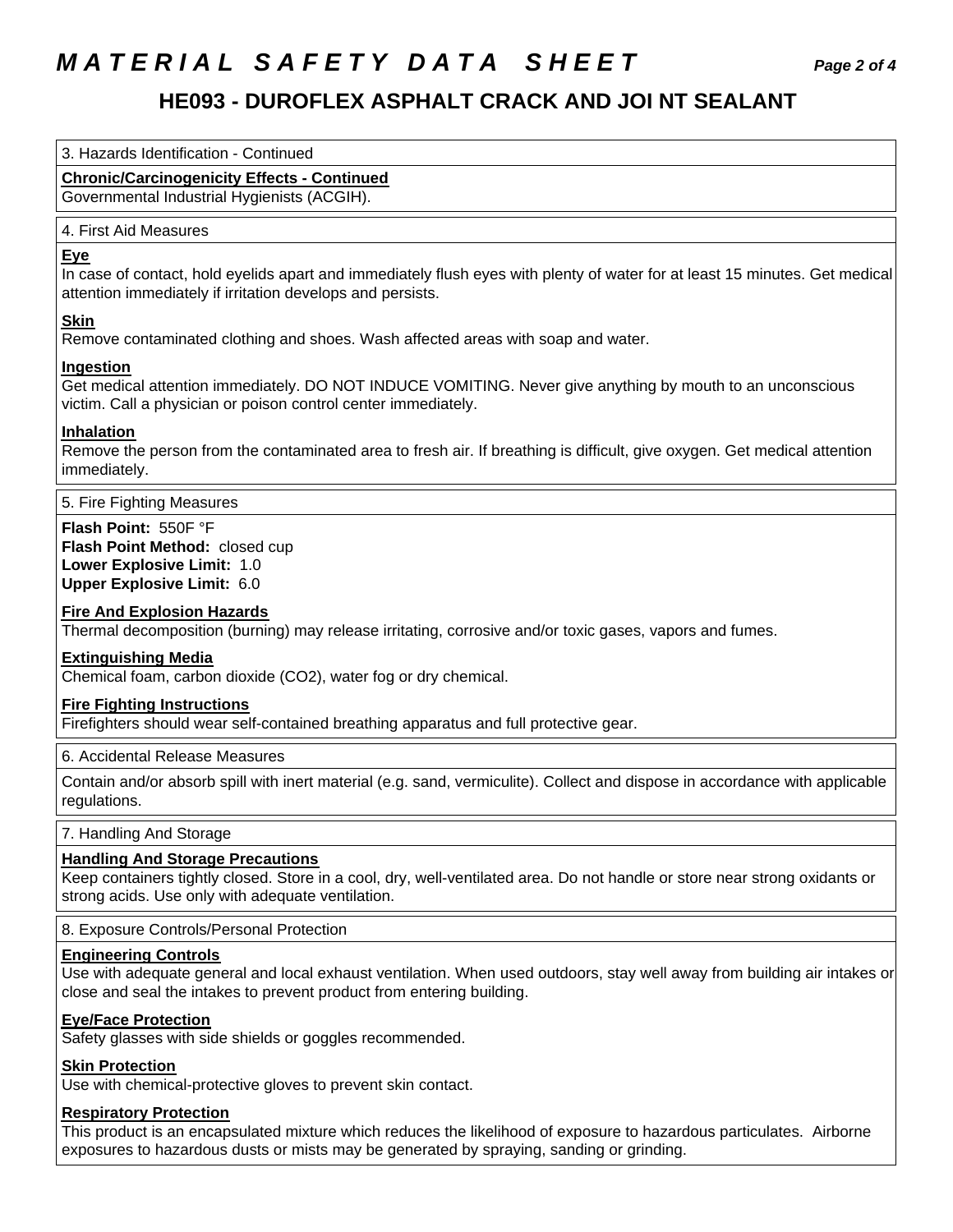# **M A T E R I A L S A F E T Y D A T A S H E E T Page 3 of 4**

### **HE093 - DUROFLEX ASPHALT CRACK AND JOI NT SEALANT**

8. Exposure Controls/Personal Protection - Continued

#### **Respiratory Protection - Continued**

 The level of respiratory protection needed should be based on the evaluation of chemical exposures by a health or safety professional. If required, use a NIOSH-approved air purifying respirator with organic vapor cartridge and particulate filter or supplied air respirator.

Occupational Exposure Limits for individual ingredients (if available) are listed below.

#### **Ingredient(s) - Exposure Limits**

 petroleum asphalt ACGIH TLV-TWA 0.5 mg/m3 (inhalable fraction, as benzene-soluble aerosol) calcium carbonate OSHA PEL-TWA 15 mg/m3 (total dust) OSHA PEL-TWA 5 mg/m3 (respirable dust)

#### 9. Physical And Chemical Properties

 **Appearance** 

Black semi-solid

 **Odor** 

Faint petroleum solvent odor

 **Chemical Type:** Mixture  **Physical State:** Solid  **Melting Point:** 220 °F  **Specific Gravity:** 1.12  **Vapor Pressure:** not available  **Vapor Density:** >1  **pH Factor:** not available  **Solubility:** insoluble in water  **Evaporation Rate:** <1

10. Stability And Reactivity

 **Stability:** Stable  **Hazardous Polymerization:** Will not occur

#### **Incompatible Materials**

Avoid contact with strong oxidizing agents and acids.

#### **Hazardous Decomposition Products**

Toxic and irritating gases, vapors or fumes, carbon monoxide (CO), carbon dioxide (CO2).

11. Toxicological Information

#### **Miscellaneous Toxicological Information**

 Toxicological testing has not been conducted for this product overall. Available toxicological data for individual ingredients are summarized below.

#### **Ingredient(s) - Toxicological Data**

calcium carbonate

oral-rat LD50: 6450 mg/kg

#### 12. Ecological Information

No specific information available.